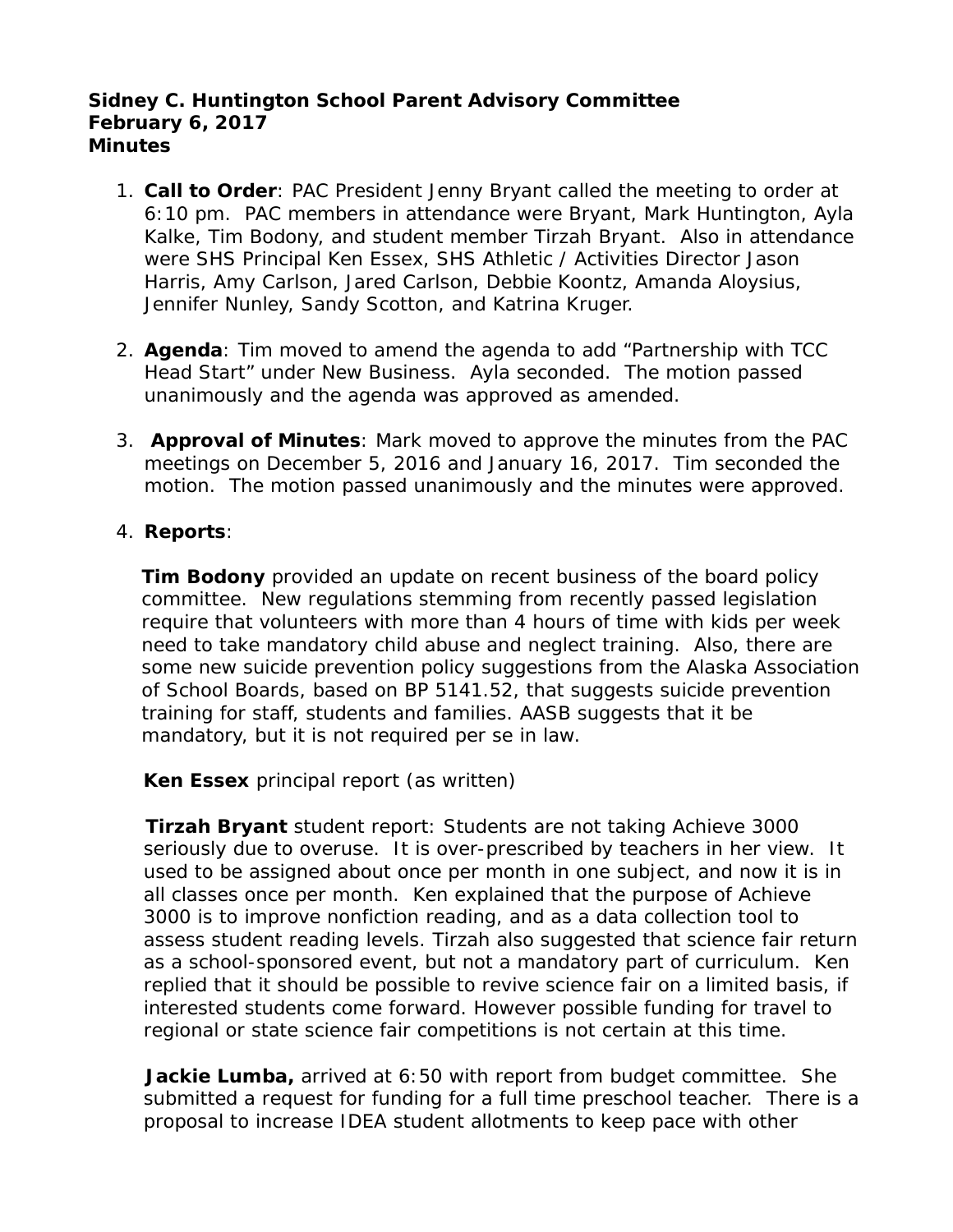homeschool programs. One more meeting is planned, and then recommendations go to the school board.

# 5. **Community Comments**: none

# 6. **Old Business**

**A. Bylaws.** Work session occurred on Jan 31. Among the proposed changes emerging from the work session was a new mission statement specifically for the PAC, instead of just adopting the same mission statement/vision statement as the GCSD as a whole. Membership has also been increased to a max of 10 members: 5 parents/guardians, 2 staff members, 2 students, and one non-parent community member. Election of officers is proposed to move from fall to spring, so that new officers can be ready and lined up in time to attend teacher in-service at beginning of following school year.

**B. Volunteers**. Ayla presented. The goal is to develop a larger pool of volunteers who can contribute in the school, with special attention to the arts, tutoring. A volunteer interest survey is ready to go out. Eventual training for reoccuring volunteers. Ken explained that there will be a vetting process for regular volunteers who expect to have contact with students in classroom, and a distinction between types of volunteers. It will also streamline the volunteer assignment process so that the Superintendent does not have to approve every volunteer staffing arrangement. This has Preliminary support from Superintendent.

 **C. Parked items:** Based on earlier comments from Tirzah, Achieve 3000 is a topic to be recorded here. The "parking lot" is a repository for future agenda items. Another topic proposed is a Facebook page for SHS.

 7**. New Business**: Proposal of a TCC partnership with GCSD to offer a full day head start program(in addition to the Early Head Start program that is happening now). TCC wants GCSD to provide space, and access to meals. Everything else is negotiable from there, according to Mr. Essex. TCC has money for staff and food. GCSD at this point is not committing to any pre school services beyond what is currently offered (half day). As site administrator, Ken says supervision might be problematic, as the SHS principal does not have authority over TCC employees. And the curriculum used by TCC may not, and likely would not, match with GCSD preschool curriculum.

# Comments:

-Jackie: more time with Jared would be ideal.

 -Sandy: a cohort of kids are now coming out of Early Head Start that are accustomed to a longer day (7 hours, including nap and meals) of